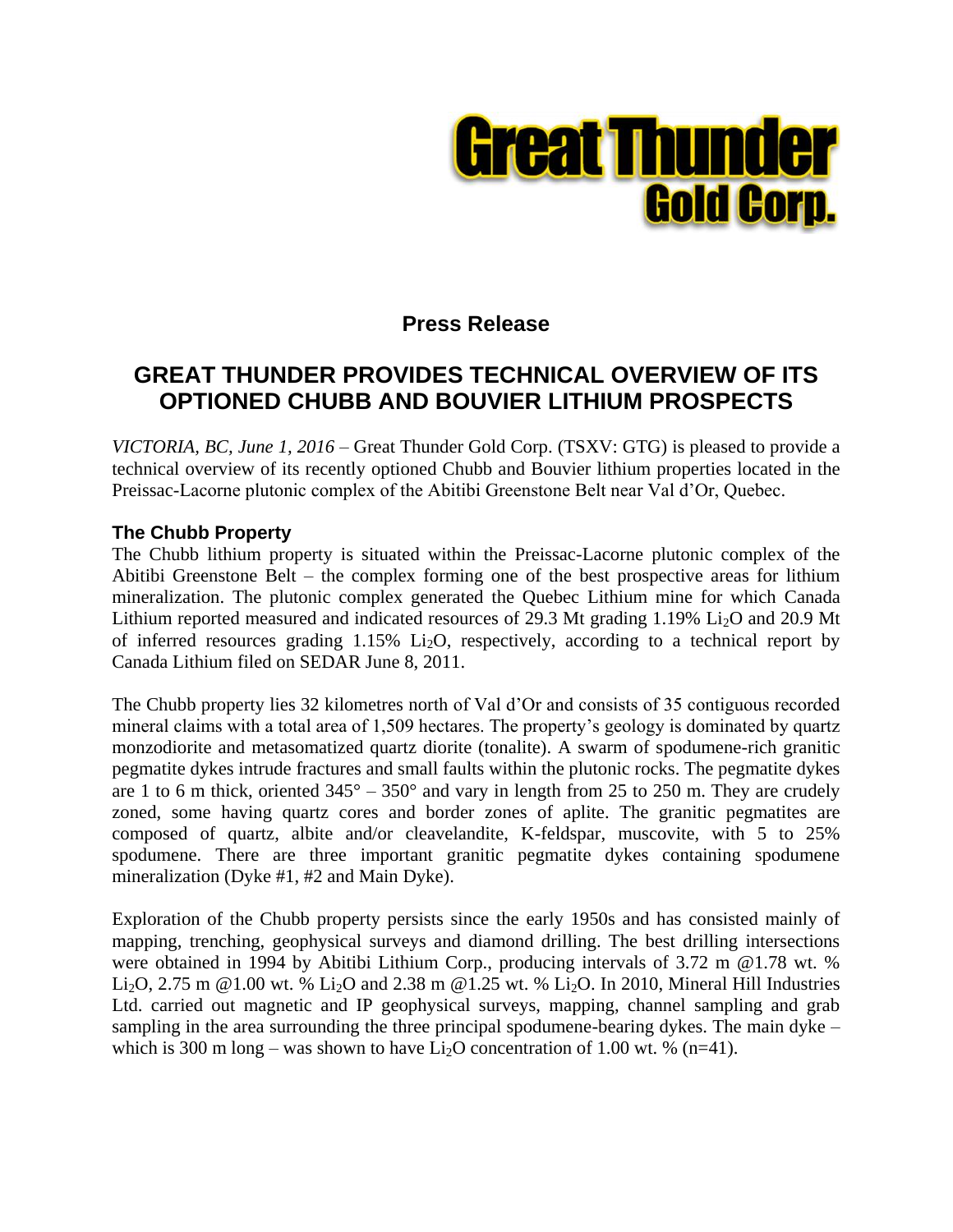### **The Bouvier Property**

The Bouvier property is located within the Preissac-Lacorne plutonic complex of the Abitibi Greenstone Belt, in the Saint-Mathieu Municipality of Figuery Township. The geological setting and structure of the volcano-sedimentary assemblages form an ideal host for lithium-rich pegmatites being located between the Northern Manneville Deformation Zone and the northern edge of the fertile Lacorne monzogranite pluton.

The Bouvier property consists of 16 contiguous recorded mineral claims for a total area of 692 hectares. The southern Bouvier property contains several exposures of biotite±muscovite monzogranitic plutonic rocks intruding metasediments and injected by granitic pegmatite and aplite dykes that constitute nearly 20% of the rock. Many granitic pegmatites contain beryl and tantalite, but very few have spodumene.

To the north, the metasediments are in structural contact with the metavolcanic rocks of the Malartic and Harricana groups, with the Manneville Deformation Zone marking the contact between the metasedimentary and metavolcanic formations. Spodumene-bearing granitic pegmatite dykes occur only south of the Manneville Fault and were emplaced principally in metasediments. The dykes are oriented parallel to the Manneville Fault and can reach 100 m in length and 10 m in apparent thickness. Most granitic pegmatites are zoned, some having quartz cores and border zones of aplite. They are composed of quartz, albite and/or cleavelandite, Kfeldspar, muscovite, with 5 to 25% spodumene. Accessory minerals are beryl, tantalite, garnet, bismuthine and molybdenite.

The Bouvier property was submitted to sporadic mining exploration from the early 1950s to 1979 that included geological mapping, rock sampling, trenching and diamond drilling. A bulk sample taken by Teck Corporation and reported in their 1979 Annual Report, returned an average grade of 1.39%  $Li<sub>2</sub>O$  and an estimated "possible" historical resource of 907,000 tons.<sup>1</sup> In 2010, Mineral Hill Industries Ltd. carried out an exploration program involving line cutting, a magnetic and IP survey, trenching, and panel and grab rock sampling. The work unearthed eastwest oriented spodumene-bearing granitic pegmatites parallel to the Manneville Deformation Zone. The main dyke displayed an average lithium concentration of 1.51 Li<sub>2</sub>O wt. % (n=20).

### **Technical Reports**

 $\overline{a}$ 

The Chubb and Bouvier properties were the subject of a National Instrument 43-101 report written in 2010 by Dr. Michel Boily for Mineral Hill Industries Ltd. entitled, "*Technical Report and Recommendations for Three Li-Mo Properties Associated With the Preissac-Lacorne Batholith in the Abitibi Subprovince, Quebec, Canada: The Chubb, International and Athona* 

 $1$  The estimates presented are treated as historic information and have not been verified or relied upon for economic evaluation by the Company. These historical mineral resources do not refer to any category of sections 1.2 and 1.3 of National Instrument 43-101, such as mineral resources or mineral reserves as stated in the 2010 CIM Definition Standards on Mineral Resources and Mineral Reserves. The Company is unable to verify the data acquired by the various historical drilling campaigns, and must undertake additional sampling and drilling to verify historical estimates. **A Qualified Person has not done sufficient work to classify the historical estimates as current mineral resources or mineral reserves. The Company is not treating the historical estimates as current mineral resources or mineral reserves.**